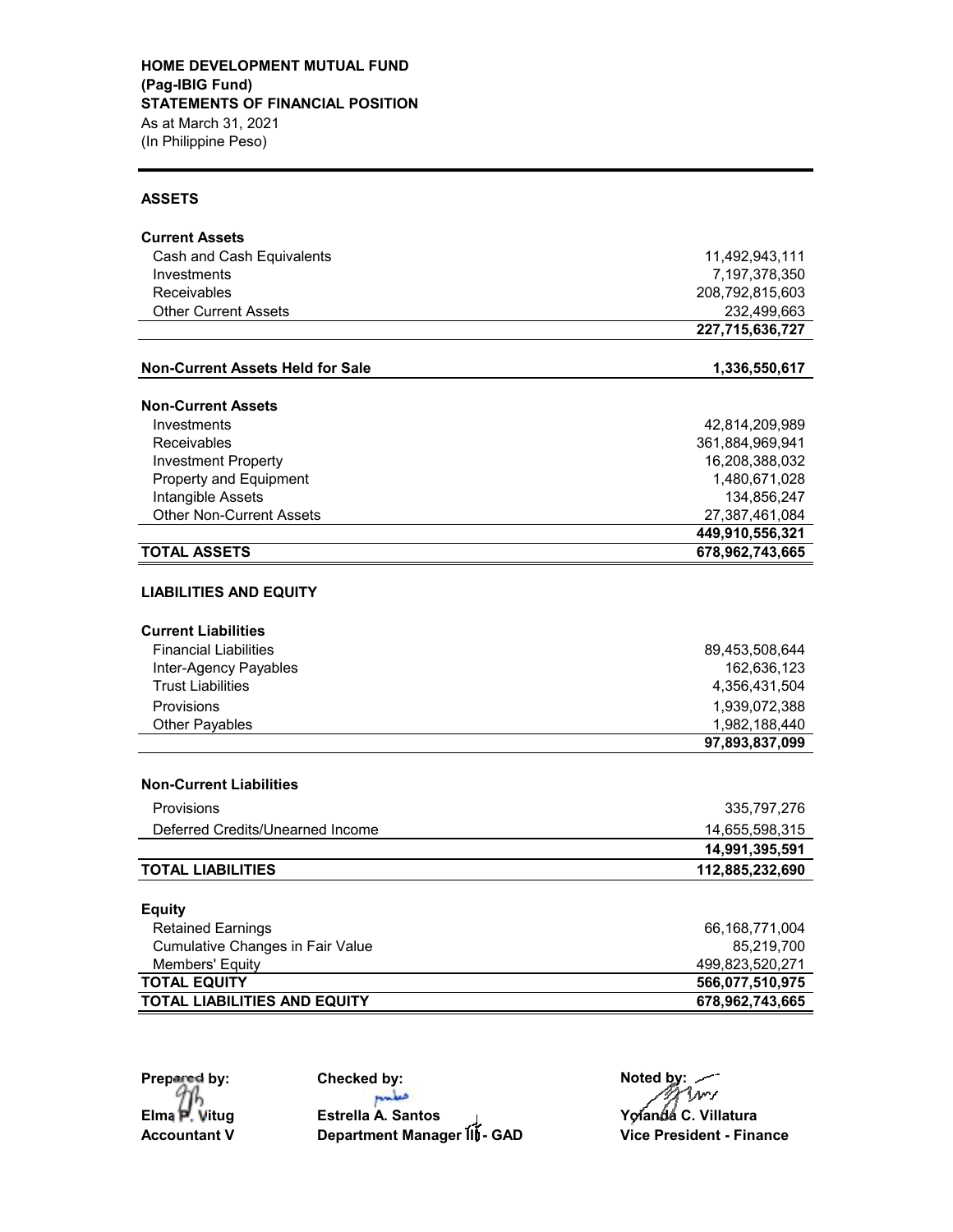# **HOME DEVELOPMENT MUTUAL FUND (Pag-IBIG Fund) STATEMENTS OF COMPREHENSIVE INCOME**

(In Philippine Peso) For the period ended March 31, 2021

| <b>Income</b>                                      |                 |
|----------------------------------------------------|-----------------|
| Service and Business Income                        | 10,123,132,321  |
| Gains                                              | 1,930,420,705   |
| Other Non-Operating Income                         | 246,900,639     |
|                                                    | 12,300,453,665  |
| <b>Expenses</b>                                    |                 |
| <b>Personnel Services</b>                          | 1,403,359,836   |
| Maintenance and Other Operating Expenses           | 1,457,551,487   |
| <b>Financial Expenses</b>                          | 731,886         |
| Non-Cash Expenses                                  | 1,106,016,939   |
|                                                    | 3,967,660,148   |
| <b>Profit</b>                                      | 8,332,793,517   |
| <b>Net Assistance/Subsidy</b>                      | 4,736,800       |
| <b>Net Income</b>                                  | 8,328,056,717   |
| Other Comprehensive Income (Losses) for the Period | (2,583,917,075) |
| <b>Comprehensive Income</b>                        | 5,744,139,642   |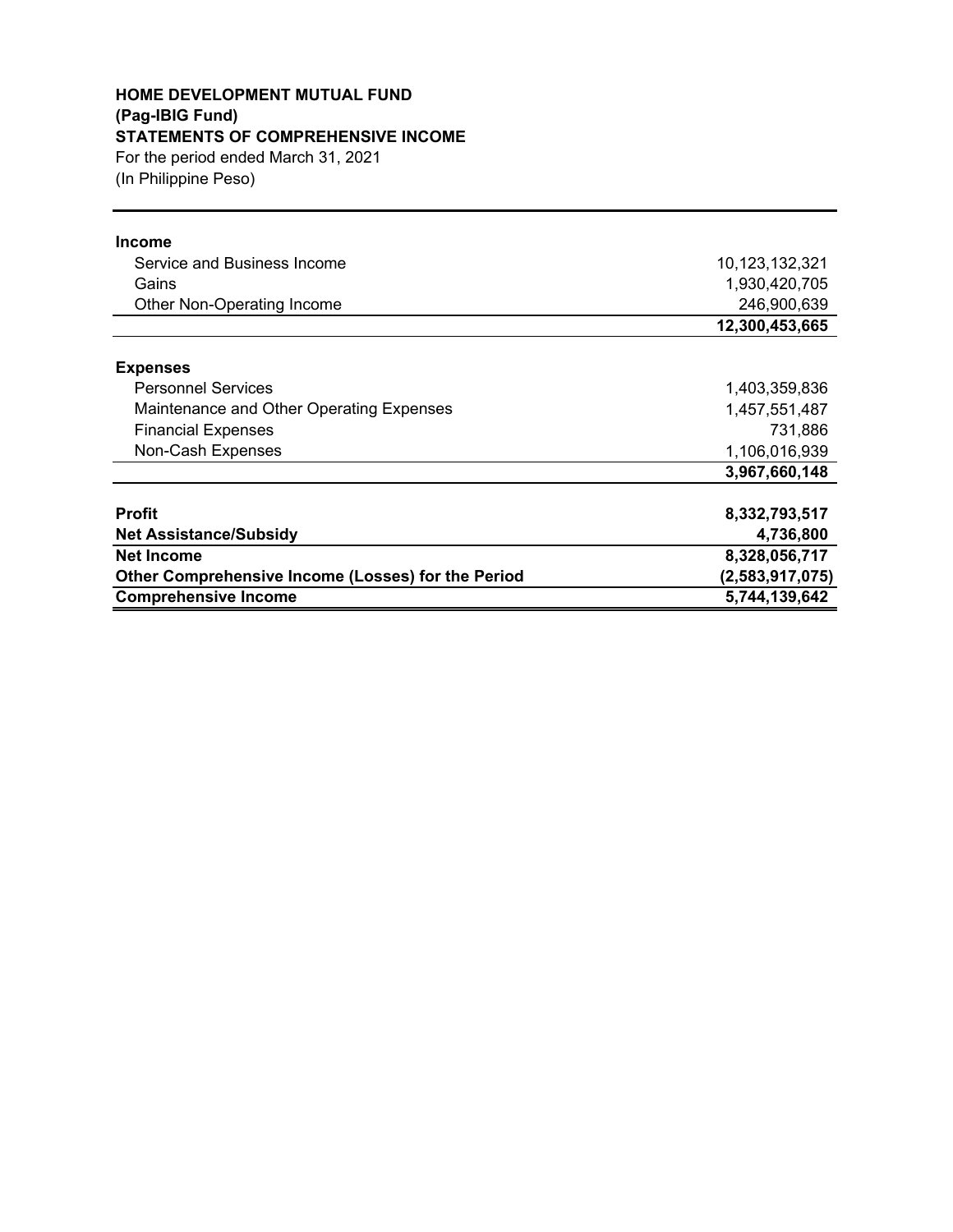#### **HOME DEVELOPMENT MUTAL FUND (Pag-IBIG Fund) STATEMENTS OF CHANGES IN EQUITY** For the period ended March 31, 2021

(In Philippine Peso)

|                                                         | <b>Cumulative Changes</b> |                          |                        |                     |
|---------------------------------------------------------|---------------------------|--------------------------|------------------------|---------------------|
|                                                         | in Fair Value             | <b>Retained Earnings</b> | <b>Members' Equity</b> | Total               |
| Balance, January 1, 2021                                | 2,669,136,775             | 87,234,365,027           | 465,220,602,822        | 555,124,104,624     |
| <b>CHANGES IN EQUITY FOR 2021</b>                       |                           |                          |                        |                     |
| Members' Contribution                                   |                           |                          | 16,636,941,459         | 16,636,941,459      |
| Comprehensive Income for the period                     | (2,583,917,075)           | 8,328,056,717            |                        | 5,744,139,642       |
| <b>Dividends</b>                                        |                           | (29, 402, 722, 423)      | 29,402,722,423         |                     |
| <b>Provident Claims</b>                                 |                           |                          | (5,041,462,037)        | (5,041,462,037)     |
| Offsetting of Total Accumulated Value/Other Adjustments |                           | 9,071,683                | (6,395,284,396)        | (6,386,212,713)     |
| Balance as at March 31, 2021                            | 85,219,700                | 66, 168, 771, 004        | 499,823,520,271        | 566,077,510,975     |
| Balance, January 1, 2020                                | (2, 102, 878, 187)        | 86,522,507,589           | 436,645,292,769        | 521,064,922,171     |
| CHANGES IN EQUITY FOR 2020                              |                           |                          |                        |                     |
| <b>Members' Contribution</b>                            |                           |                          | 44,585,931,719         | 44,585,931,719      |
| Comprehensive Income for the year                       | 4,772,014,962             | 31,705,808,424           |                        | 36,477,823,386      |
| <b>Dividends</b>                                        |                           | (31,072,799,783)         | 31,072,799,783         |                     |
| <b>Provident Claims</b>                                 |                           |                          | (12,815,222,102)       | (12,815,222,102)    |
| Offsetting of Total Accumulated Value/Other Adjustments |                           | 78,848,797               | (34, 268, 199, 347)    | (34, 189, 350, 550) |
| Balance as at December 31, 2020                         | 2,669,136,775             | 87,234,365,027           | 465,220,602,822        | 555,124,104,624     |